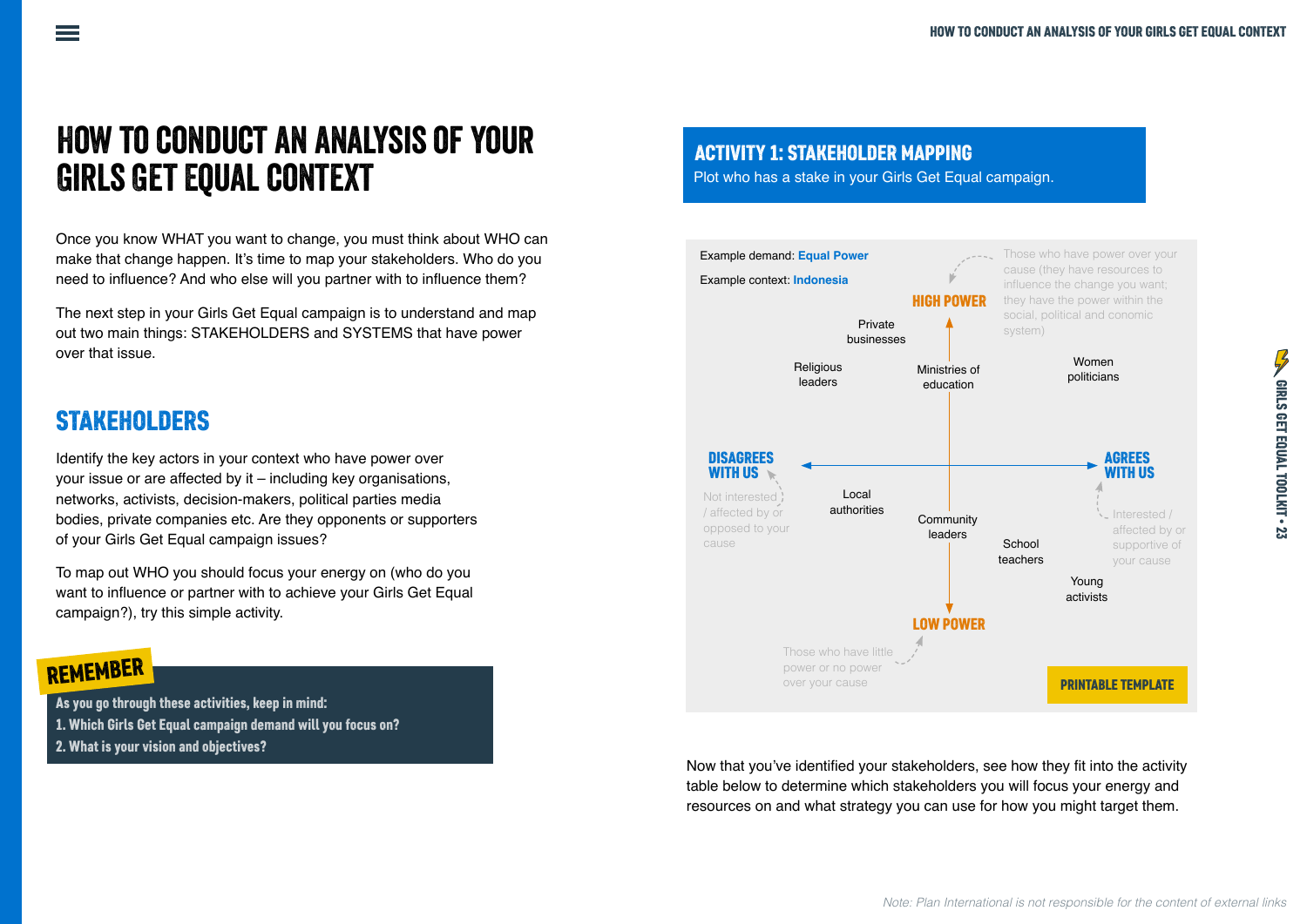#### ACTIVITY 2: WHICH STAKEHOLDERS WILL YOU TARGET AND HOW?

|                             | <b>AGREES WITH US</b>                                                                                                                                                                                                                                         | <b>DISAGREES WITH US</b>                                                                                                                                                                                                                                                                                                                               |
|-----------------------------|---------------------------------------------------------------------------------------------------------------------------------------------------------------------------------------------------------------------------------------------------------------|--------------------------------------------------------------------------------------------------------------------------------------------------------------------------------------------------------------------------------------------------------------------------------------------------------------------------------------------------------|
|                             | <b>STRATEGY: INFLUENCE</b>                                                                                                                                                                                                                                    | <b>STRATEGY: SATISFY</b>                                                                                                                                                                                                                                                                                                                               |
| <b>HIGH</b><br><b>POWER</b> | Consult them directly or speak to experts/<br>research to discover what influences their<br>decision-making. Lobby this group to make<br>decisions that support your campaign.<br>Examples: policy-makers, local-decision<br>makers, private companies, media | It can take a lot of resource and energy to<br>engage with this group. Sometimes, it can<br>be very strategic to directly influence this<br>group. Sometimes, it might be too risky<br>or not worthwhile. Research the position<br>of these stakeholders as your campaign<br>progresses.<br>Examples: religious institutions, some<br>media, some NGOs |
|                             | <b>STRATEGY: COLLABORATE,</b><br><b>CONSULT AND INVOLVE</b>                                                                                                                                                                                                   | <b>STRATEGY: MONITOR</b>                                                                                                                                                                                                                                                                                                                               |
| <b>LOW</b>                  | Those who are the most affected by what<br>your campaign is trying to change will be<br>in this category. This is your target group to<br>organise or mobilise for people power!                                                                              | It's probably not worth your energy and<br>time to target this group. They're not<br>interested and they have no power to<br>influence your issue. This is a low priority<br>group. Nonetheless, you should monitor                                                                                                                                    |
| <b>POWER</b>                | Examples: Girls and young women in your                                                                                                                                                                                                                       | their position and ability to impact your<br>campaign periodically. You could involve                                                                                                                                                                                                                                                                  |

*local community, fellow activists, schools/ teachers*

campaign periodically. You could involve if they add value and if you have the extra resources/time to do so.

*Examples: local businesses affected by your campaign*

PRINTABLE TEMPLATE

# HELPFUL TOOLS

### Click on these tools to guide your stakeholder analysis:

- ā [Stakeholder analysis](https://bit.ly/2UwyC01) or visit: https://bit.ly/2UwyC01
- ā [Power mapping](https://beautifulrising.org/tool/power-mapping) or visit: [beautifulrising.org/tool/power-mapping](https://beautifulrising.org/tool/power-mapping)
- **[Peel the onion](https://beautifulrising.org/tool/peel-the-onion) or visit: [beautifulrising.org/tool/peel-the-onion](https://beautifulrising.org/tool/peel-the-onion)**
- **•** [Spectrum of allies](https://beautifulrising.org/tool/spectrum-of-allies) or visit: [beautifulrising.org/tool/spectrum-of-allies](https://beautifulrising.org/tool/spectrum-of-allies)